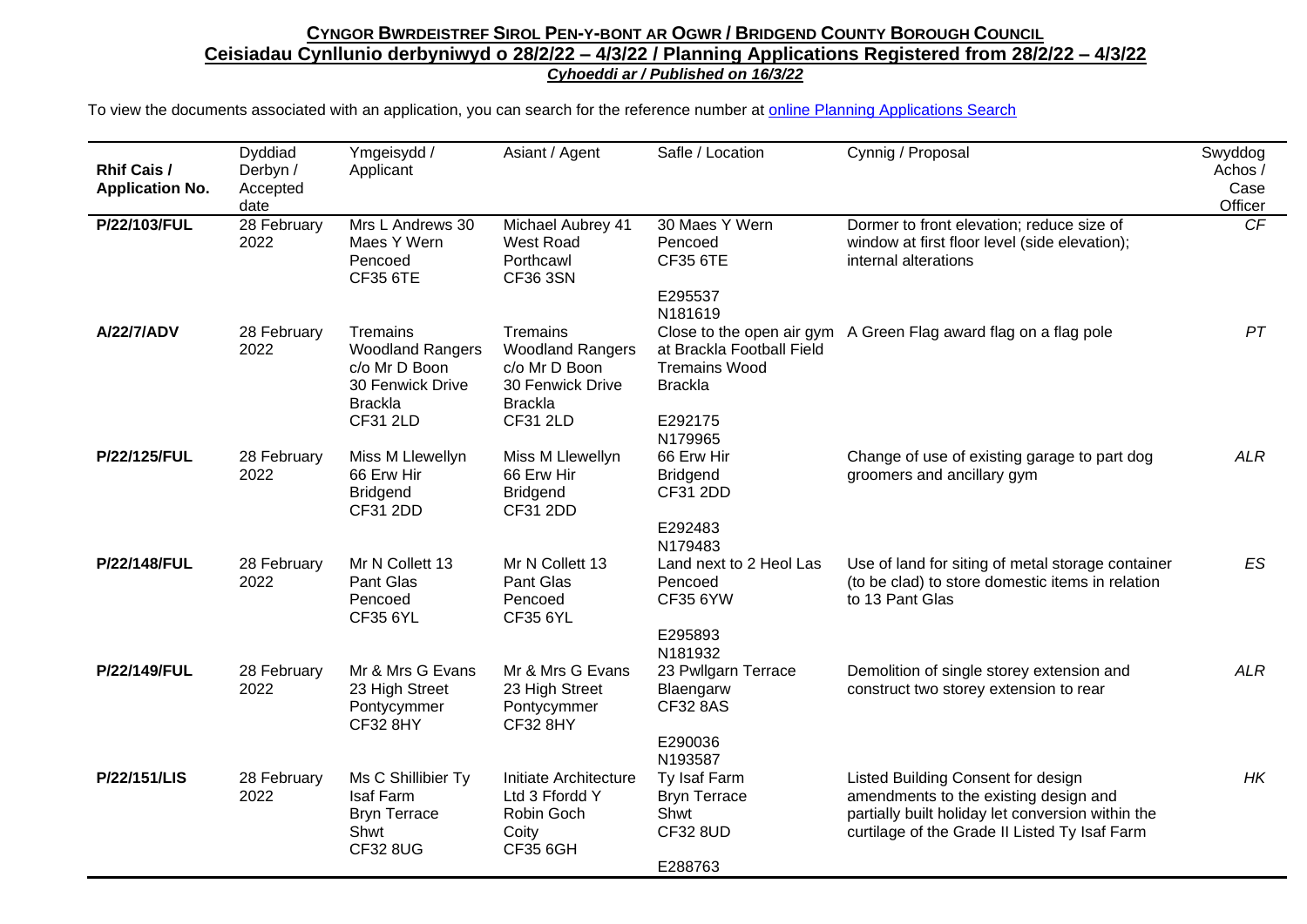| <b>Rhif Cais /</b><br><b>Application No.</b> | Dyddiad<br>Derbyn /<br>Accepted<br>date | Ymgeisydd /<br>Applicant                                                               | Asiant / Agent                                                                                | Safle / Location                                                                       | Cynnig / Proposal                                                                                                     | Swyddog<br>Achos /<br>Case<br>Officer |
|----------------------------------------------|-----------------------------------------|----------------------------------------------------------------------------------------|-----------------------------------------------------------------------------------------------|----------------------------------------------------------------------------------------|-----------------------------------------------------------------------------------------------------------------------|---------------------------------------|
| P/22/152/FUL                                 | 28 February<br>2022                     | Mr N Evans 11<br><b>Rest Bay Close</b><br>Porthcawl<br><b>CF36 3UN</b>                 | Kennedy James<br>Griffiths 10 Victoria<br>Park Court<br>516 Cowbridge<br>Road East<br>Cardiff | N187050<br>11 Rest Bay Close<br>Porthcawl<br><b>CF36 3UN</b><br>E280628<br>N177991     | Construction of a roof top extension                                                                                  | ES                                    |
| P/22/154/FUL                                 | 1 March<br>2022                         | Mr L Motley 15<br><b>Herbert Street</b><br><b>Bridgend</b><br><b>CF31 1TJ</b>          | CF5 1DB<br><b>CFW Architects</b><br>Limited 6 North<br>Road<br>Cardiff<br><b>CF10 3DU</b>     | 15 Herbert Street<br><b>Bridgend</b><br><b>CF31 1TJ</b><br>E291091                     | To retain existing single garden room located<br>within rear garden area abutting detached<br>garage                  | DN                                    |
| P/22/129/FUL                                 | 1 March<br>2022                         | Mr P Bennett 37<br>Sandpiper Road<br>Porthcawl<br><b>CF36 3UT</b>                      | Fine Line Arch.<br>Services Ltd 30<br>Pond Mawr<br>Maesteg<br>CF34 0NG                        | N180134<br>37 Sandpiper Road<br>Porthcawl<br><b>CF36 3UT</b><br>E280861<br>N178065     | Dormer extension to side elevation to extend<br>existing bedrooms and provide study                                   | CF                                    |
| P/22/145/FUL                                 | 1 March<br>2022                         | Mr J Williams 44<br><b>Fairfield Road</b><br><b>Bridgend</b><br><b>CF31 3DU</b>        | Allan D Shaw 4<br><b>Locks Court</b><br>Porthcawl<br>CF36 3JJ                                 | 44 Fairfield Road<br><b>Bridgend</b><br><b>CF31 3DU</b><br>E290989<br>N178788          | Proposed loft conversion                                                                                              | <b>ALR</b>                            |
| P/22/126/FUL                                 | 2 March<br>2022                         | Mr G Blackwell 56<br>Parc Tyn Y Waun<br>Pont Rhyd-y-Cyff<br>Maesteg<br><b>CF34 9RG</b> | Invicta B A S Min yr<br>Efail<br><b>High Street</b><br>Maesteg<br><b>CF34 0BW</b>             | 56 Parc Tyn Y Waun<br>Pont Rhyd-y-Cyff<br>Maesteg<br><b>CF34 9RG</b><br>E287088        | Two storey extension to rear for registered<br>disabled person and alterations to rear<br>conservatory roof and walls | LE                                    |
| P/22/124/FUL                                 | 2 March<br>2022                         | <b>Welsh Government</b><br>c/o Waterton<br><b>Technology Centre</b><br><b>Bridgend</b> | Lapider 41 High<br><b>Street</b><br>Penarth<br>Vale of Glamorgan                              | N188958<br>Ty Therapia, Reneuron<br>Limited<br><b>Pencoed Business Park</b><br>Pencoed | Single door added to north facing elevation                                                                           | ES                                    |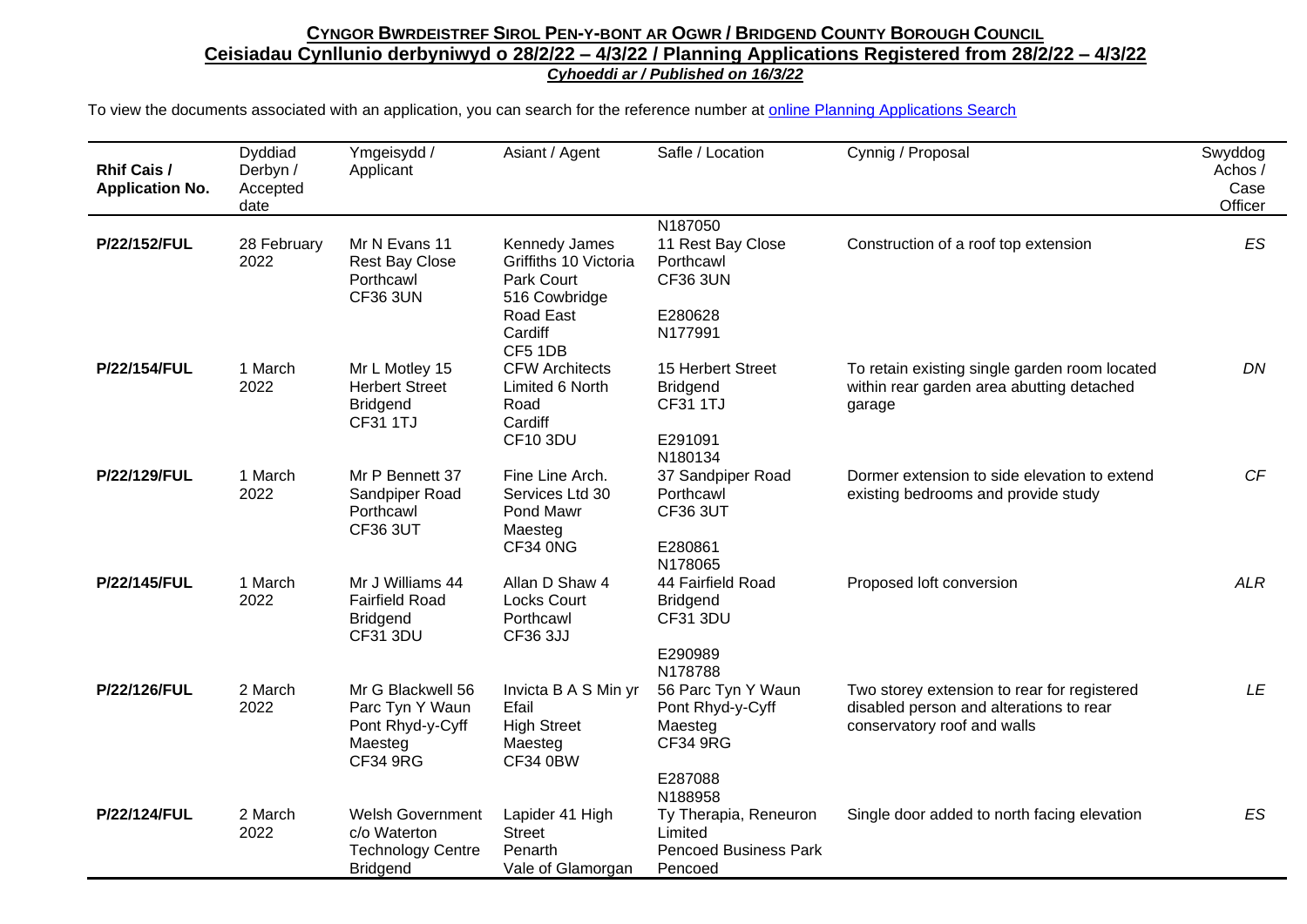| <b>Rhif Cais /</b><br><b>Application No.</b> | Dyddiad<br>Derbyn /<br>Accepted<br>date | Ymgeisydd /<br>Applicant                                                                                | Asiant / Agent                                                                       | Safle / Location                                                                                                                                 | Cynnig / Proposal                                                                                                                                           | Swyddog<br>Achos /<br>Case<br>Officer |
|----------------------------------------------|-----------------------------------------|---------------------------------------------------------------------------------------------------------|--------------------------------------------------------------------------------------|--------------------------------------------------------------------------------------------------------------------------------------------------|-------------------------------------------------------------------------------------------------------------------------------------------------------------|---------------------------------------|
|                                              |                                         | <b>CF31 3WT</b>                                                                                         | <b>CF64 1EY</b>                                                                      | <b>CF35 5HY</b><br>E296268                                                                                                                       |                                                                                                                                                             |                                       |
| P/22/121/FUL                                 | 3 March<br>2022                         | Mrs N Dragic 92<br>Oaklands Road<br><b>Bridgend</b><br><b>CF31 4SU</b>                                  | Mrs N Dragic 92<br>Oaklands Road<br><b>Bridgend</b><br><b>CF31 4SU</b>               | N180628<br>92 Oaklands Road<br><b>Bridgend</b><br><b>CF31 4SU</b><br>E289028                                                                     | Proposed kitchen/garden room extension with<br>internal alterations                                                                                         | DN                                    |
| P/22/105/DOC                                 | 3 March<br>2022                         | Mr A Fitzgerald 64<br>Beach Road<br>Porthcawl<br><b>CF36 5NE</b>                                        | Invicta B A S Min yr<br>Efail<br><b>High Street</b><br>Maesteg<br><b>CF34 0BW</b>    | N179756<br>64 Beach Road<br>Porthcawl<br><b>CF36 5NE</b><br>E283652<br>N176894                                                                   | Approval of details for conditions 3 of<br>P/18/729/FUL                                                                                                     | JEJ                                   |
| P/21/987/FUL                                 | 3 March<br>2022                         | K Ward & S Owen<br>4 Elm Rise<br><b>Bryncethin</b><br>CF32 9SX                                          | Mr M Dummer<br>Groften House<br><b>Farley Road</b><br><b>Bryn</b><br><b>SA13 2RF</b> | 4 Elm Rise<br><b>Bryncethin</b><br><b>CF32 9SX</b><br>E290841<br>N183838                                                                         | Remove attached garage/store/wc; construct<br>single storey side/rear extension                                                                             | ES                                    |
| P/21/1022/FUL                                | 3 March<br>2022                         | Ms G Reeves 1<br>Iron Way<br>Tondu<br><b>CF32 9BF</b>                                                   | Mr C Loveday 95<br><b>Tremains Court</b><br><b>Brackla</b><br>CF31 2SS               | <b>Ebenezer Chapel</b><br>Celtic Bungalows<br>Maesteg<br><b>CF34 0DB</b><br>E286486                                                              | Demolish existing chapel and schoolroom;<br>construct 3no. dwellings (2 detached houses<br>and 1 detached bungalow) [amended plans<br>and amended proposal] | НK                                    |
| P/22/133/FUL                                 | 3 March<br>2022                         | <b>Systems Pipework</b><br>Ltd Forge Industrial<br>Estate<br>Nantyffyllon<br>Maesteg<br><b>CF34 0AH</b> | Invicta B A S Min yr<br>Efail<br><b>High Street</b><br>Maesteg<br><b>CF34 0BW</b>    | N190141<br>Systems Pipework -<br><b>Systems Hydraulics</b><br>(Maesteg)<br><b>Forge Industrial Estate</b><br>Nantyffyllon<br>Maesteg<br>CF34 0AH | Proposed factory extension                                                                                                                                  | ES                                    |